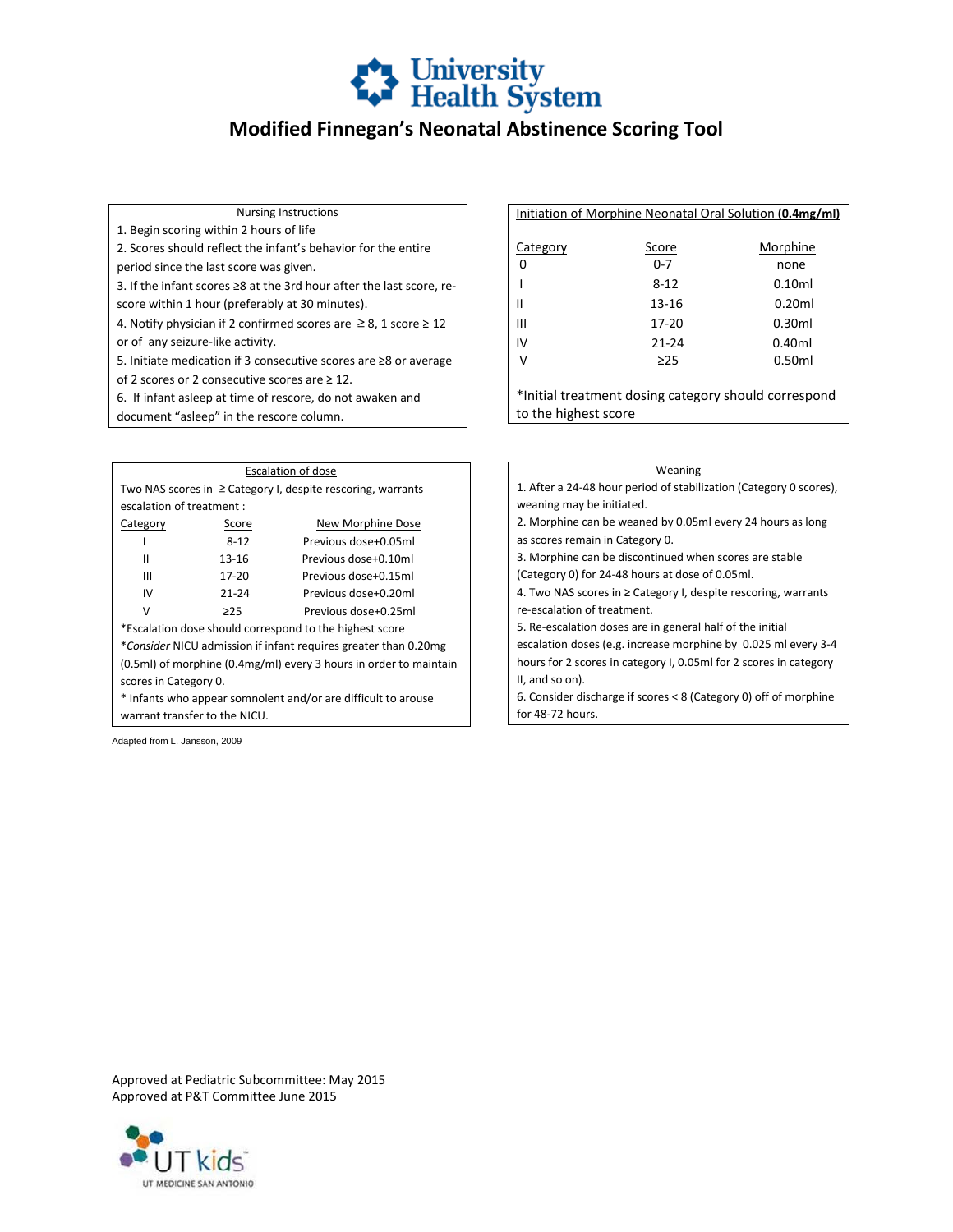# Luiversity<br>Health System

## **Modified Finnegan's Neonatal Abstinence Scoring Tool**

|                | <b>Signs and Symptoms</b>                                                                                                                    | <b>Score</b>                               | <b>Comments</b>                                                                                                                                                                                                                                                                                                                                                                                                                     |
|----------------|----------------------------------------------------------------------------------------------------------------------------------------------|--------------------------------------------|-------------------------------------------------------------------------------------------------------------------------------------------------------------------------------------------------------------------------------------------------------------------------------------------------------------------------------------------------------------------------------------------------------------------------------------|
| $\mathbf{1}$   | Cry<br>Continuous high pitched cry<br>Continuous high pitched cry                                                                            | $\overline{2}$<br>3                        | Crying excessively and difficult to console (25-50% time).<br>Crying continuously despite comfort measures, i.e. pacifier, rocking<br>(>50% time)                                                                                                                                                                                                                                                                                   |
| $\overline{2}$ | Sleep<br>Sleep > 3 hours after feeding<br>Sleep < 3 hours after feed<br>Sleep < 2 hour after feed<br>Sleep < 1 hour after feed               | $\boldsymbol{0}$<br>$\mathbf{1}$<br>2<br>3 |                                                                                                                                                                                                                                                                                                                                                                                                                                     |
| 3              | Moro<br><b>Normal Moro Reflex</b><br><b>Hyperactive Moro</b><br>Markedly hyperactive Moro                                                    | $\pmb{0}$<br>$\overline{2}$<br>3           | Excessive shoulder abduction & elbow extension, with or without<br>tremors.<br>Above plus marked adduction flexion at elbow with arms crossing<br>midline.                                                                                                                                                                                                                                                                          |
| 4              | <b>Tremors</b><br>Mild tremors disturbed<br>Mod-severe tremors<br>disturbed<br>Mild tremors undisturbed<br>Mod-severe tremors<br>undisturbed | $\mathbf{1}$<br>$\overline{2}$<br>3<br>4   | Mild tremors, frequently in fussy/crying states & sometimes quiet,<br>alert states.<br>Mod-severe tremors occasionally in drowsy states, often in quiet alert<br>states, and consistently in fussy/crying states, or consistently &<br>repeatedly in all states<br>Mild tremors occurring in absence of stimulation.<br>Moderate to severe tremors occurring in absence of stimulation.                                             |
| 5              | Tone<br>Normal muscle tone<br>Increased muscle tone                                                                                          | $\boldsymbol{0}$<br>$\overline{2}$         |                                                                                                                                                                                                                                                                                                                                                                                                                                     |
| 6              | Excoriation<br><b>No</b><br>Excoriation-specific area                                                                                        | $\pmb{0}$<br>$\mathbf{1}$                  | Score as long as excoriation is present; do not score scabbed over,<br>healing areas<br>Diaper dermatitis $\rightarrow$ red, irritated rash starting at the anus & gradually<br>spreads outward from loose stools. Do not score as excoriation.<br>Diaper area excoriation $\rightarrow$ red, irritated or broken skin on either side of<br>gluteal folds, due to excessive motor movements of the infant. Score as<br>excoriation. |
| 7              | Myoclonic Jerks<br>No<br>Yes                                                                                                                 | $\boldsymbol{0}$<br>3                      |                                                                                                                                                                                                                                                                                                                                                                                                                                     |

Approved Pediatric Subcommittee: May 2015 Approved by P&T Committee June 2015

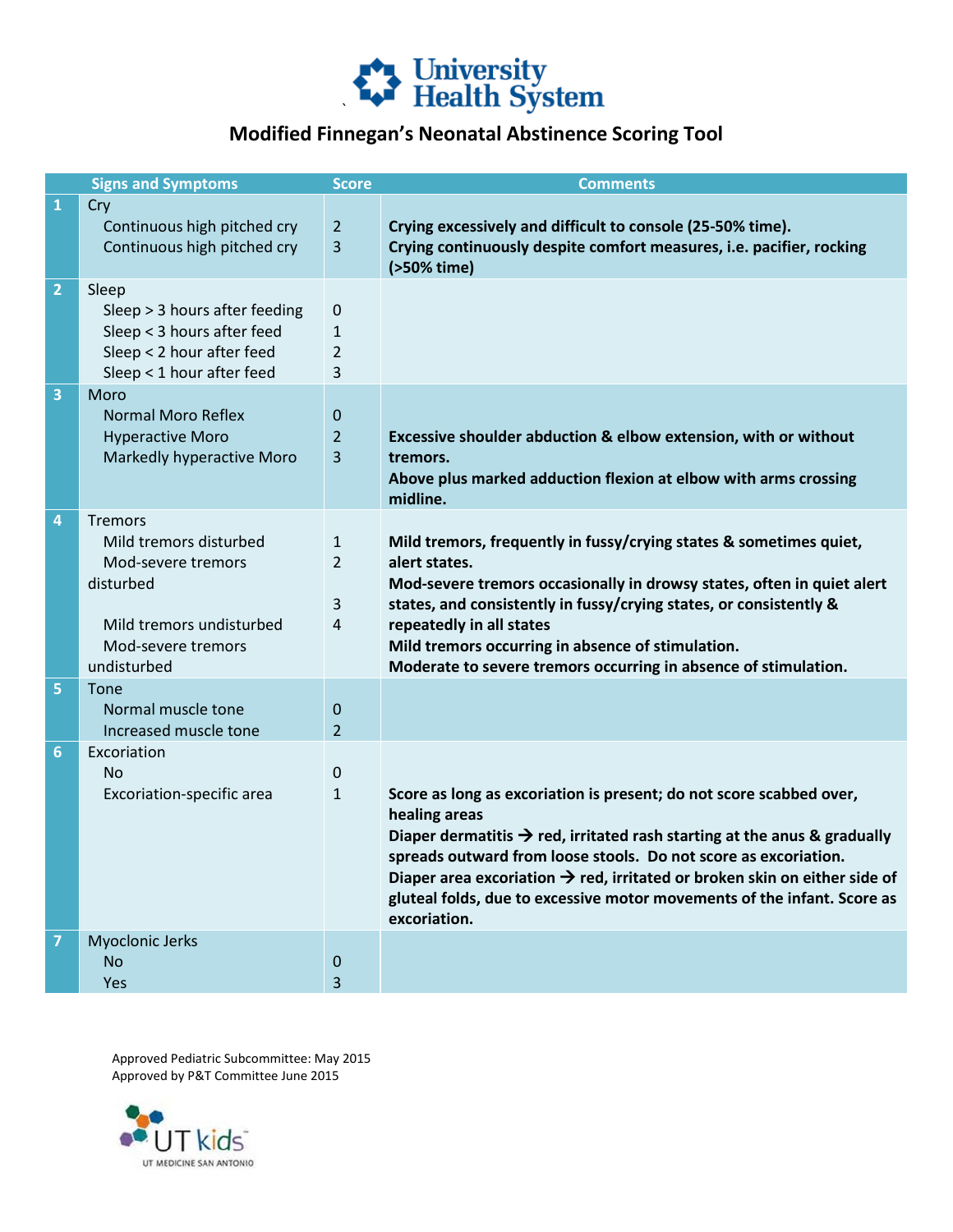

## **Modified Finnegan's Neonatal Abstinence Scoring Tool**

| 8         | <b>Generalized Convulsion</b><br><b>No</b><br>Yes                                            | $\boldsymbol{0}$<br>5               |                                                                                                                                                         |
|-----------|----------------------------------------------------------------------------------------------|-------------------------------------|---------------------------------------------------------------------------------------------------------------------------------------------------------|
| 9         | Sweating<br><b>No</b><br>Yes                                                                 | $\theta$<br>$\mathbf{1}$            | Do not score for environmental factors, i.e. over-bundling<br><b>Beads of sweat or moist skin</b>                                                       |
| 10        | Fever<br>Normal<br>Fever 100.4-101F<br>Fever > 101 F                                         | $\boldsymbol{0}$<br>1<br>2          |                                                                                                                                                         |
| 11        | Yawning<br>< 3 times/interval<br>>3-4 times/interval                                         | $\boldsymbol{0}$<br>$\mathbf{1}$    |                                                                                                                                                         |
| 12        | Mottling<br><b>No</b><br>Yes                                                                 | 0<br>$\mathbf{1}$                   |                                                                                                                                                         |
| 13        | <b>Nasal Stuffiness</b><br><b>No</b><br>Yes                                                  | $\pmb{0}$<br>$\mathbf{1}$           | Nasal noise on breathing, +/- coryza association & not associated with<br>illness                                                                       |
| 14        | Sneezing<br>Moderate to no sneezing<br>Sneezing >3-4 times/interval                          | $\pmb{0}$<br>$1\,$                  | Either individually or continuously.                                                                                                                    |
| 15        | <b>Nasal Flaring</b><br>No nasal flaring<br><b>Nasal flaring</b>                             | $\boldsymbol{0}$<br>$\overline{2}$  |                                                                                                                                                         |
| <b>16</b> | <b>Respiratory Rate</b><br>Normal (0)<br>>60/min w/o retractions<br>>60/min with retractions | 0<br>$\mathbf{1}$<br>$\overline{2}$ |                                                                                                                                                         |
| 17        | <b>Excessive Sucking</b><br>No.<br>Yes                                                       | $\mathbf 0$<br>$\mathbf{1}$         | Frantic rooting/sucking behaviors, and/or evidence of sucking blisters.                                                                                 |
| <b>18</b> | Feeding<br>No poor feeding<br>Yes poor feeding                                               | $\pmb{0}$<br>$\overline{2}$         | Slow feed or feeds inadequate amounts unrelated to prematurity.<br>Ineffectual and uncoordinated suck/swallow with rooting and/or<br>sucking behaviors. |

Approved Pediatric Subcommittee: May 2015 Approved by P&T Committee June 2015